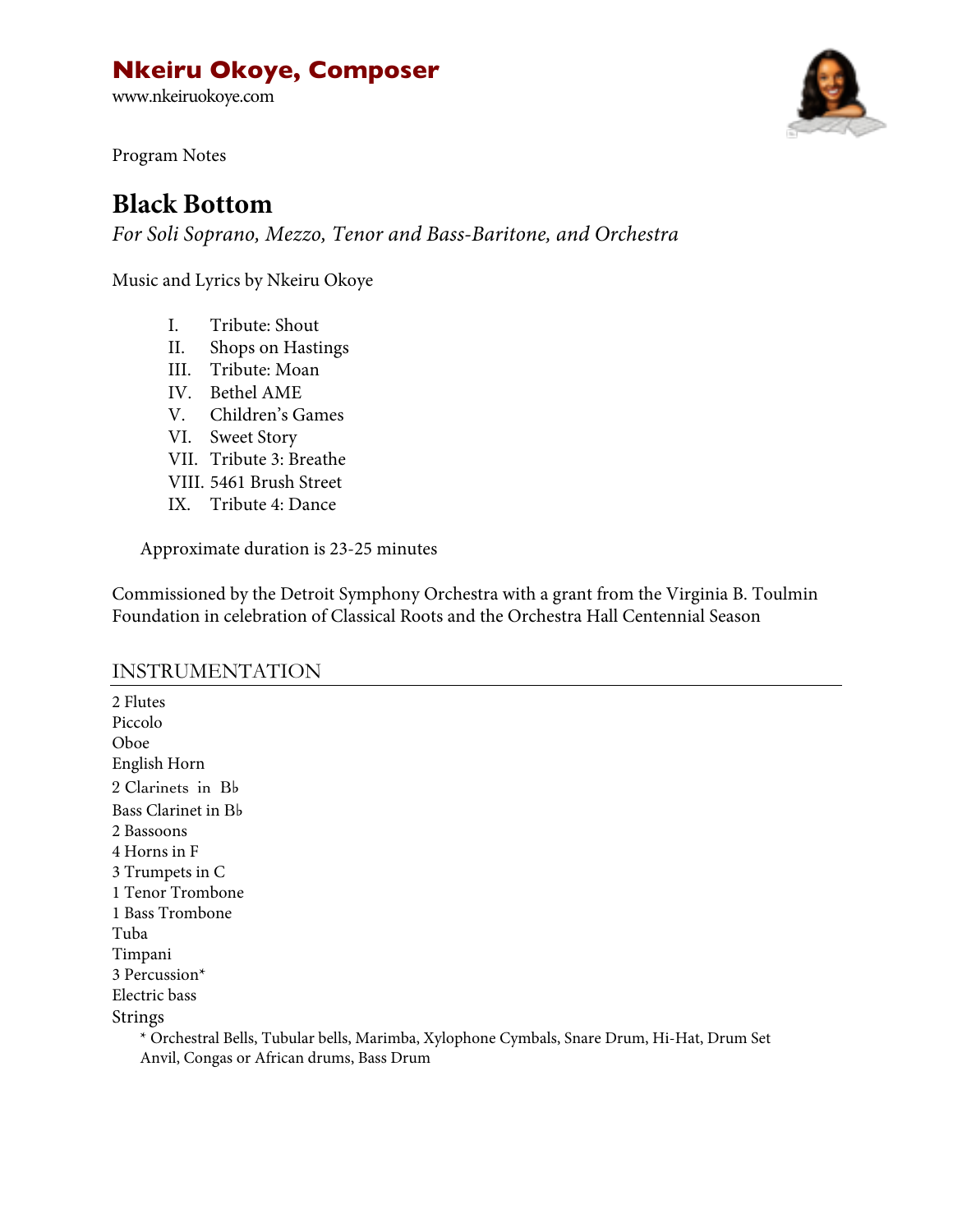### ADDITIONAL INFORMATION

This work is intended for singers who are well versed in contemporary concert music as well as improvisatory performance practices of traditional African American churches and jazz.

### PROGRAM NOTES

Grappling with the complex fabric of Detroit's urban renewal history, composer Nkeiru Okoye's *Black Bottom* crafts a bold portrayal of the Black Bottom and Paradise Valley neighbor- hoods' musical social life in the 1920s-1960s. Black Bottom was said to have been named after the fertile top soil on which it was established, until the neighborhood was razed to con- struct the Chrysler Freeway (I-375) in 1964. The picture of black upward mobility, Black Bottom was a destination for entrepreneurs, public figures, and musicians, including Sidney Barthwell, Mayor Coleman Young, Charlie Premas, Laverne Baker, and Della Reese. This composition is meant to raise questions about the destruction of a vibrant neighborhood and the reasoning behind why Black Bottom was selected for demolition.

Pictorially inspired, *Black Bottom* transports listeners to this storied place and time through nine movements, set- ting us right at its most popular vein: Hastings Street. The piece features a full orchestra and four versatile singers who deploy "extended techniques" exploring the African-American voice as an instrument and the instrumentation as voices. Okoye challenges us by incorporating song forms like the "sung story," which is the combination of African storytelling (a parable with a point), African- American musical styles (e.g. choral singing), and the narrative pageantry of opera. Audiences are invited to listen for spoken and unspoken messages in the form of short musical motives derived from interviews and other research.

**Tribute 1: Shout** – Shout is a tribute to the elders, drawing from African- derived traditions such as Kwanzaa commemoration. To depict a sonic map- ping of the Black Bottom neighborhood, African-American voices, African drumming, and jazz textures are used.

**Two Shops on Hastings** – Centering on Hastings Street, audiences are placed in Joe's Record Shop, in the midst of a busy thoroughfare. Consistent with the African "talking instrument" tradition, musicians "speak" and establish the artistic motives. Then we are introduced to the owner of Barthwell's Drugs, Sidney Barthwell, and his relationship with wife Gladys Whitfield-Barthwell. Barthwell is heard in a baritone voice duplicated by trombone with perpetual movement, illustrating him working to build a thriving business empire. The three-note chromatic opening is evocative of *Lift Every Voice and Sing*.

**Tribute 2: Moan** – This slow, almost excruciating prelude conjures African women keening as they mourn separation from loved ones. As Moan progresses, one hears a resemblance to the despair of observing bulldozers desecrating a cherished community. The movement ends with